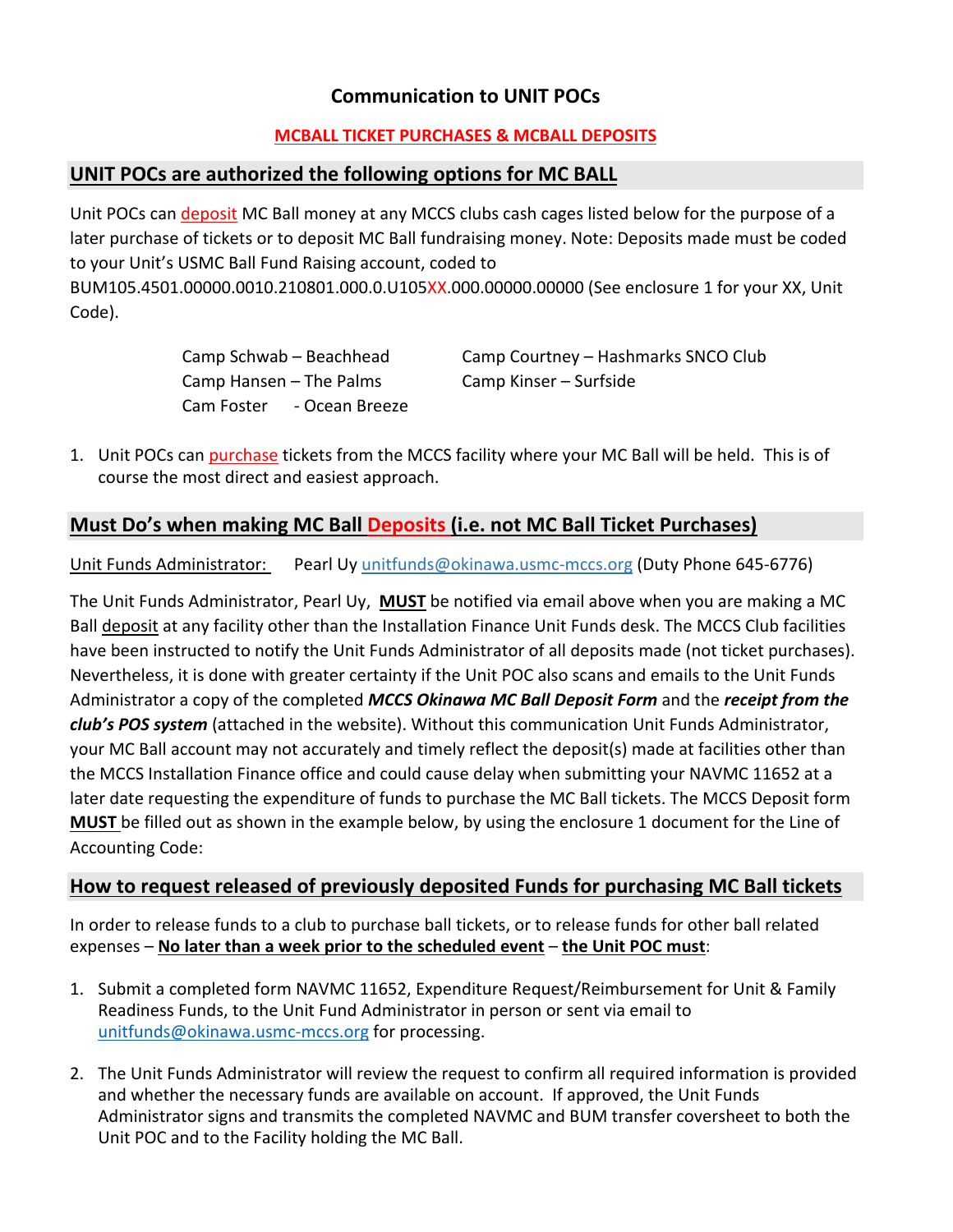3. The Unit POC is required to bring the signed NAVMC and MC Ball Roster to the Event Facility at least three (3) days prior to the scheduled date of the MC Ball *to obtain the MC Ball tickets.*

A reconciliation of your MC Ball Fundraising account can be requested at any time by the designee. This summary sheet shows all account activity. The Commanding Officer must assign a Designee to be responsible for their MC Ball Account. Unit Funds Administrator may only discuss the account balance or process payments/withdrawals/transfers with the Commanding Officer or the Designee; however anyone can deposit funds to the account. A MC Ball Funds Delegation/Appointment Letter must be submitted, please refer sample below.

#### To complete the NAVMC Form:

- *Box 1*: Unit Name
- *Box 2:* Current Date
- *Box 3a: Payee Name* is the MCCS Facility where your MC Ball will be held
- *Box 5a:* Date of the MC Ball
- *Box 5b:* Transaction Code (eg: J)
- *Box 5c:* List the *ball number*, the *number of tickets being purchased* with the request, and the *total amount* of the transfer requested.
- *Box 8:* Manual or Digital Signature of a Fund Designee or CO

|                                                                                                                        |                                        | NAVMC 11652 (Rev. 05-09)                                                 |                              |                                                               |                                                                                             |                             |                                                                                 |                                   |                              |
|------------------------------------------------------------------------------------------------------------------------|----------------------------------------|--------------------------------------------------------------------------|------------------------------|---------------------------------------------------------------|---------------------------------------------------------------------------------------------|-----------------------------|---------------------------------------------------------------------------------|-----------------------------------|------------------------------|
|                                                                                                                        |                                        | FOUO - Privacy Sensitive when filled in.                                 |                              |                                                               |                                                                                             |                             |                                                                                 |                                   |                              |
|                                                                                                                        |                                        |                                                                          |                              |                                                               | Expenditure Request / Reimbursement For Unit & Family Readiness Funds                       |                             |                                                                                 |                                   |                              |
|                                                                                                                        |                                        |                                                                          |                              |                                                               |                                                                                             | 1. Unit                     |                                                                                 |                                   | 2. Date                      |
|                                                                                                                        |                                        | (Claimant fill out sections 1 through 7 only)                            |                              |                                                               |                                                                                             |                             | Marine Corps Unit Name                                                          |                                   | Today's Date                 |
| a. Name (last, first, middle initial)                                                                                  |                                        |                                                                          |                              |                                                               | d. Malling Address                                                                          |                             |                                                                                 | 4. Payment Method<br><b>Check</b> | Advance                      |
| Name of Facility (Butler Officers' Club or The Palms)                                                                  |                                        |                                                                          |                              |                                                               |                                                                                             |                             | L                                                                               | <b>Direct Deposit</b>             | Credit Card                  |
| <b>Claimant</b><br>or Payee<br>४                                                                                       |                                        | b. Title (FRO, Volunteer, Vendor)                                        |                              | c. Phone Number                                               |                                                                                             |                             |                                                                                 | Petty Cash                        | <b>UAFRE</b>                 |
|                                                                                                                        |                                        |                                                                          |                              |                                                               |                                                                                             |                             |                                                                                 | Reg & Issue                       | Other                        |
| 5. Expenditures                                                                                                        |                                        |                                                                          |                              | A - Volunteer Awards/Recognition (001)                        |                                                                                             |                             | F - Direct/Overhead Exp - Comm (006)                                            |                                   |                              |
|                                                                                                                        |                                        |                                                                          | C - Light Refreshments (003) | B - Volunteer Reimbursements (002)                            |                                                                                             |                             | G - Direct/Overhead Exp - Travel (007)<br>H - Direct/Overhead Exp - Other (008) |                                   |                              |
| i<br>Cata<br>C                                                                                                         | Code<br>D - Unit Parties/Picnics (004) |                                                                          |                              |                                                               | I - MWR Support (009)                                                                       |                             |                                                                                 |                                   |                              |
| ð                                                                                                                      |                                        |                                                                          | E - UFR Child Care (005)     |                                                               |                                                                                             | J - Marine Corps Ball (010) |                                                                                 |                                   |                              |
| (a)                                                                                                                    | (b)                                    |                                                                          |                              | (c) Item Description and Location of Purchase                 |                                                                                             |                             |                                                                                 |                                   | <b>Amount Requested</b>      |
| <b>Ball Date</b>                                                                                                       |                                        |                                                                          |                              | Marine Corps Ball Tickets (100 Tickets at \$35.00 per Ticket) |                                                                                             |                             |                                                                                 |                                   | \$3,500.00                   |
|                                                                                                                        |                                        |                                                                          |                              |                                                               |                                                                                             |                             |                                                                                 |                                   |                              |
|                                                                                                                        |                                        |                                                                          |                              |                                                               |                                                                                             |                             |                                                                                 |                                   |                              |
|                                                                                                                        |                                        |                                                                          |                              |                                                               |                                                                                             |                             |                                                                                 |                                   |                              |
|                                                                                                                        |                                        |                                                                          |                              |                                                               |                                                                                             |                             |                                                                                 |                                   |                              |
|                                                                                                                        |                                        |                                                                          |                              |                                                               |                                                                                             |                             |                                                                                 |                                   |                              |
|                                                                                                                        |                                        |                                                                          |                              |                                                               |                                                                                             |                             |                                                                                 |                                   |                              |
|                                                                                                                        |                                        |                                                                          |                              |                                                               |                                                                                             |                             |                                                                                 |                                   |                              |
|                                                                                                                        |                                        |                                                                          |                              |                                                               |                                                                                             |                             |                                                                                 |                                   |                              |
|                                                                                                                        |                                        |                                                                          |                              |                                                               |                                                                                             |                             |                                                                                 |                                   |                              |
|                                                                                                                        |                                        |                                                                          |                              |                                                               |                                                                                             |                             | Expendatures Subtotal                                                           |                                   | \$3,500.00                   |
|                                                                                                                        |                                        |                                                                          |                              |                                                               | (d) Mileage, Fares & Tolls                                                                  |                             |                                                                                 |                                   |                              |
|                                                                                                                        |                                        | $(e)$ From                                                               |                              |                                                               | (h To                                                                                       |                             | In) Mileage Times<br>Mieage Rate (\$)                                           | (I) Fare<br>œ                     | @ Total of<br>Mieage $(h)$ + |
|                                                                                                                        |                                        | (Beginning Location)                                                     |                              |                                                               | (Ending Location)                                                                           | (g) Mileage                 | 80.53                                                                           | Toll (S)                          | Fare or Toll (i)             |
|                                                                                                                        |                                        |                                                                          |                              |                                                               |                                                                                             |                             |                                                                                 |                                   |                              |
|                                                                                                                        |                                        |                                                                          |                              |                                                               |                                                                                             |                             |                                                                                 |                                   |                              |
|                                                                                                                        |                                        |                                                                          |                              |                                                               |                                                                                             |                             |                                                                                 |                                   |                              |
|                                                                                                                        |                                        |                                                                          |                              |                                                               |                                                                                             |                             |                                                                                 |                                   |                              |
|                                                                                                                        |                                        |                                                                          |                              |                                                               |                                                                                             |                             | <b>Mileage Subtotal</b>                                                         |                                   |                              |
|                                                                                                                        |                                        | 6. Amount of Request / Reimbursement (total of column)                   |                              |                                                               |                                                                                             |                             |                                                                                 | Total                             | \$3,500.00                   |
|                                                                                                                        |                                        | 8. This request / claim approved (PRO / Commander Designee)              |                              |                                                               | 7. I certify that this request / claim is true and correct to the best of my knowledge that |                             |                                                                                 |                                   |                              |
|                                                                                                                        |                                        |                                                                          |                              | Name Designated Ball Contact (Appointment Letter on File      | payment or credit has not been received by me.<br>Claimant<br>$m =$                         |                             |                                                                                 |                                   | Date                         |
|                                                                                                                        | oun <sup>15</sup>                      |                                                                          |                              | Date                                                          | <b>Gign Here</b><br>10. Cash Payment Receipt                                                |                             |                                                                                 |                                   |                              |
|                                                                                                                        |                                        | 9. This claim is certified correct and proper for payment (UFRFA / CFO). |                              |                                                               | a. Payee<br>Name                                                                            |                             |                                                                                 |                                   |                              |
|                                                                                                                        |                                        | <b>Name</b>                                                              |                              |                                                               |                                                                                             |                             |                                                                                 |                                   |                              |
|                                                                                                                        |                                        | <b>Sign Means</b>                                                        |                              | Date                                                          | Sign <b>Company</b>                                                                         |                             |                                                                                 |                                   |                              |
|                                                                                                                        |                                        | 11. Reconcillation of Advance Payments Disbursement processed by :       |                              |                                                               | b. Date                                                                                     |                             | c. Amount<br>Voucher #:                                                         |                                   | Date:                        |
| 10<br>Attach original receipts<br>Annexuna<br>Official<br>Authorized<br>Certifying<br>Official<br>a. Beginning Balance |                                        | b. Amount Disbursed                                                      |                              | c. Receipts Attached Total                                    |                                                                                             | d. Cash Collection Receipt  |                                                                                 |                                   | e. Due to Payee              |
|                                                                                                                        |                                        | Accounting Classification (Office Use Only)                              |                              |                                                               |                                                                                             |                             |                                                                                 |                                   |                              |
| 12. Voucher Number                                                                                                     |                                        |                                                                          | 13. Cost Center              |                                                               | 14. Tracking Number                                                                         |                             |                                                                                 |                                   |                              |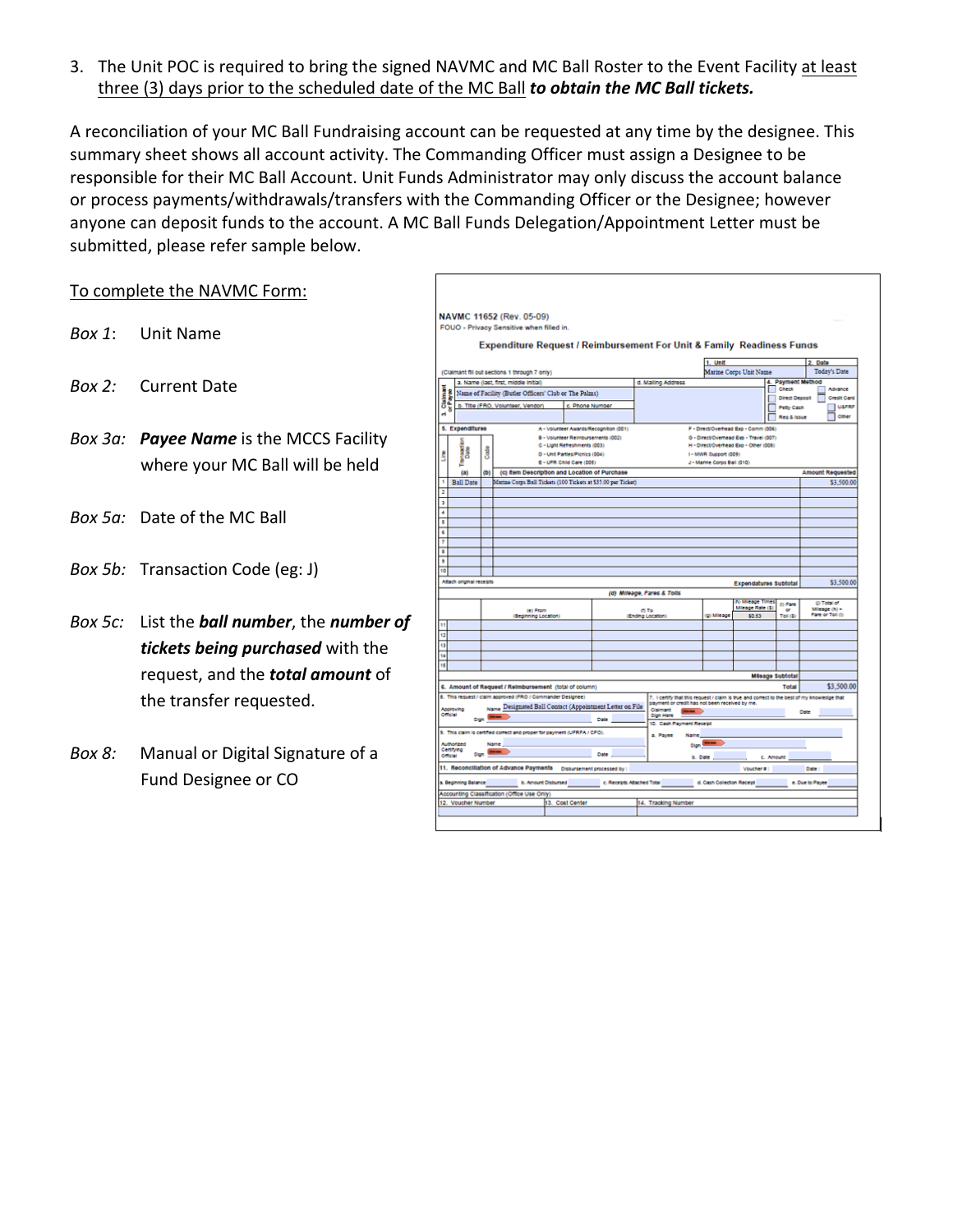|                  | <b>Enclosure 1 - MCBALL Line of Accounting for All Units</b> |                                                         |
|------------------|--------------------------------------------------------------|---------------------------------------------------------|
| <b>Unit Code</b> | <b>Unit Name</b>                                             | <b>BUM</b>                                              |
| 1D               | CG, 3rd Marine Logistics Group                               | 105.4501.00000.0010.210801.000.0.U1051D.000.00000.00000 |
| 1E               | Combat Logistics Regiment 35 (3d MLG)                        | 105.4501.00000.0010.210801.000.0.U1051E.000.00000.00000 |
| 1F               | 3d Maintenance Battalion (3d MLG)                            | 105.4501.00000.0010.210801.000.0.U1051F.000.00000.00000 |
| 1G               | 3d Supply Battalion (3d MLG)                                 | 105.4501.00000.0010.210801.000.0.U1051G.000.00000.00000 |
| 1H               | Combat Logistics Regiment 37 (3d MLG)                        | 105.4501.00000.0010.210801.000.0.U1051H.000.00000.00000 |
| 2A               | Marine Aircraft Group 36                                     | 105.4501.00000.0010.210801.000.0.U1052A.000.00000.00000 |
| 2B               | Marine Aviation Logistics Squadron 36, MAG-36                | 105.4501.00000.0010.210801.000.0.U1052B.000.00000.00000 |
| 2D               | HMM/VMM-262, MAG-36 (1st MAW)                                | 105.4501.00000.0010.210801.000.0.U1052D.000.00000.00000 |
| 2E               | VMM-265, MAG-36 (1st MAW)                                    | 105.4501.00000.0010.210801.000.0.U1052E.000.00000.00000 |
| 2F               | Marine Air Control Group 18 (1st MAW)                        | 105.4501.00000.0010.210801.000.0.U1052F.000.00000.00000 |
| 2G               | Marine Air Support Squadron 2, MACG-18                       | 105.4501.00000.0010.210801.000.0.U1052G.000.00000.00000 |
| 2H               | Marine Air Control Squadron 4, MACG-18 (1st MAW)             | 105.4501.00000.0010.210801.000.0.U1052H.000.00000.00000 |
| 2                | MTACS-18, MACG-18 (1st MAW)                                  | 105.4501.00000.0010.210801.000.0.U1052I.000.00000.00000 |
| 2                | H&HS, MCAS Futenma                                           | 105.4501.00000.0010.210801.000.0.U1052J.000.00000.00000 |
| 3A               | <b>MCIPAC</b>                                                | 105.4501.00000.0010.210801.000.0.U1053A.000.00000.00000 |
| 3E               | Marine Wing Headquarters Squadron 1                          | 105.4501.00000.0010.210801.000.0.U1053E.000.00000.00000 |
| 3G               | 3D Transportation Support Battalion                          | 105.4501.00000.0010.210801.000.0.U1053G.000.00000.00000 |
| 3H               | Marine Wing Communications Squadron 18                       | 105.4501.00000.0010.210801.000.0.U1053H.000.00000.00000 |
| 3J               | <b>MWSS-172</b>                                              | 105.4501.00000.0010.210801.000.0.U1053J.000.00000.00000 |
| 3K               | Combat Logistics Regiment 3 (3d MLG)                         | 105.4501.00000.0010.210801.000.0.U1053K.000.00000.00000 |
| 3L               | Combat Logistics Battalion 4 (3d MLG)                        | 105.4501.00000.0010.210801.000.0.U1053L.000.00000.00000 |
| 3M               | 3d Dental Battalion (3d MLG)                                 | 105.4501.00000.0010.210801.000.0.U1053M.000.00000.00000 |
| 3N               | Headquarters & Support Battalion, MCB Camp Butler            | 105.4501.00000.0010.210801.000.0.U1053N.000.00000.00000 |
| 30               | U.S. Naval Hospital Okinawa, Japan                           | 105.4501.00000.0010.210801.000.0.U1053O.000.00000.00000 |
| 3P               | 3d Medical Battalion (3d MLG)                                | 105.4501.00000.0010.210801.000.0.U1053P.000.00000.00000 |
| 4A               | CG, 3rd Marine Division                                      | 105.4501.00000.0010.210801.000.0.U1054A.000.00000.00000 |
| 4B               | HQBN, 3rd Marine Division                                    | 105.4501.00000.0010.210801.000.0.U1054B.000.00000.00000 |
| 4C               | <b>III MEF - Command Element</b>                             | 105.4501.00000.0010.210801.000.0.U1054C.000.00000.00000 |
| 4D               | MEF Headquarters Group (III MHG)                             | 105.4501.00000.0010.210801.000.0.U1054D.000.00000.00000 |
| 4E               | MEF Headquarters Group (3d MEB)                              | 105.4501.00000.0010.210801.000.0.U1054E.000.00000.00000 |
| 5A               | 12th Marine Regiment (3d Mar Div.)                           | 105.4501.00000.0010.210801.000.0.U1055A.000.00000.00000 |
| <b>5B</b>        | 3d Battalion, 12th Marines                                   | 105.4501.00000.0010.210801.000.0.U1055B.000.00000.00000 |
| <b>5C</b>        | 31st Marine Expeditionary Unit (III MEF)                     | 105.4501.00000.0010.210801.000.0.U1055C.000.00000.00000 |
| 5D               | 5th Anglico (III MEF)                                        | 105.4501.00000.0010.210801.000.0.U1055D.000.00000.00000 |
| <b>5E</b>        | 7th Communication Battalion (III MEF)                        | 105.4501.00000.0010.210801.000.0.U1055E.000.00000.00000 |
| 5F               | 3d Intelligence Battalion (III MEF)                          | 105.4501.00000.0010.210801.000.0.U1055F.000.00000.00000 |
| 5H               | Combat Logistics Battalion 31 (31st MEU)                     | 105.4501.00000.0010.210801.000.0.U1055H.000.00000.00000 |
| 51               | 9th Engineer Support Battalion (3d MLG)                      | 105.4501.00000.0010.210801.000.0.U1055I.000.00000.00000 |
| <b>5J</b>        | 3D Law Enforcement Battalion (III MEF)                       | 105.4501.00000.0010.210801.000.0.U1055J.000.00000.00000 |
| 6B               | 3rd Reconnaissance Battalion (3d Marine Division)            | 105.4501.00000.0010.210801.000.0.U1056B.000.00000.00000 |
| GC               | 4th Marine Regiment (3d Marine Division)                     | 105.4501.00000.0010.210801.000.0.U1056C.000.00000.00000 |
| <b>7A</b>        | HqBn CATC, Camp Fuji                                         | 105.4501.00000.0010.210801.000.0.U1057A.000.00000.00000 |
| 8A               | Camp Mujuk, Pohang, Korea                                    | 105.4501.00000.0010.210801.000.0.U1058A.000.00000.00000 |